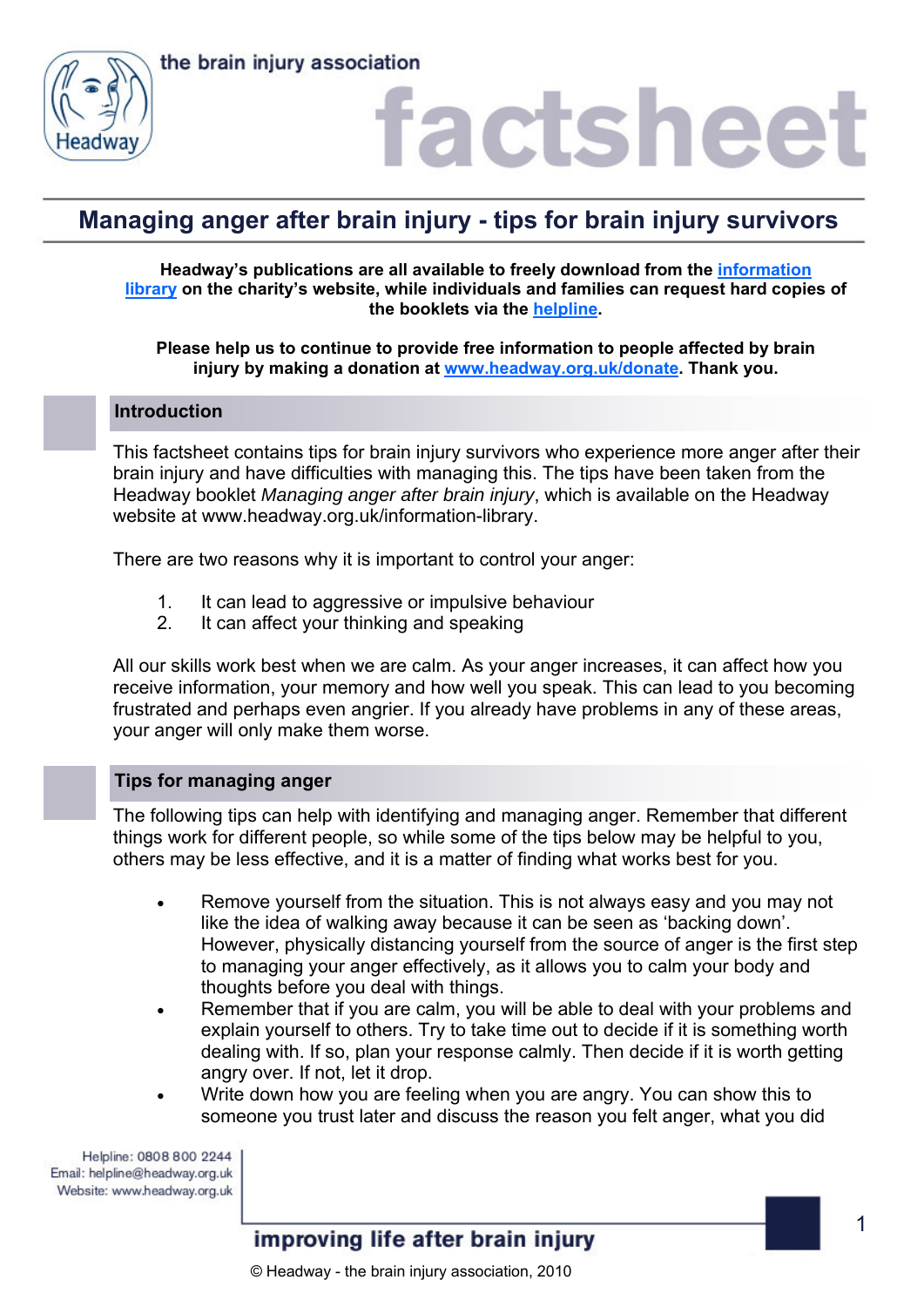

the brain injury association

## iactshee

- about it, and what can be done next time to prevent you from getting angry again.
- Think about using other ways to calm yourself down, such as listening to relaxing music or writing a poem.
- Practice relaxation and breathing exercises.
- Think of someone who normally calms you down when you feel yourself getting angry. What might they say to you if they were there? Or think of a special, calming place, piece of music, or picture. Try to make this part of a routine that you can use regularly to help you cope.
- Learn to appreciate just how powerful your thoughts are. Remember that they are automatic and something you really believe, so they can make you angry when there is actually no real reason.
- Remember that it is only your interpretation of a trigger (situation) that makes you angry. You may be right, but always think about other interpretations first.
- Practice noticing or self-monitoring how tense and angry your body is feeling. Then relax and see the difference. You will then be able to measure how angry you are, when compared to how you feel when relaxed.
- Try to notice the warning signs of your anger shoulders rising up, breathing faster, clenched fists, etc. Remove yourself from situations when you feel those warning signs.
- Write down which ideas have helped. This will help you in the future if you have a 'bad patch'.
- Consider seeking professional support if you are struggling with managing anger. For more information, see the Headway booklet *Managing anger after brain injury.*

### **Physical activity**

Some people believe that they must do something physical to let their anger out. However, while punching a punch bag is better than punching another person, it may cause problems. It will use up some adrenaline, but the thoughts that caused the anger will not have changed. You need to consider what you would do when the punch bag isn't there.

If you do need to do something physical while angry then activities such as running, swimming and gardening can help. However, the problem is still that exercise itself does not take away the angry thoughts. It is important to try and slow down towards the end of the activity in order to allow your body to relax. You will then be more likely to be able to think things through clearly.